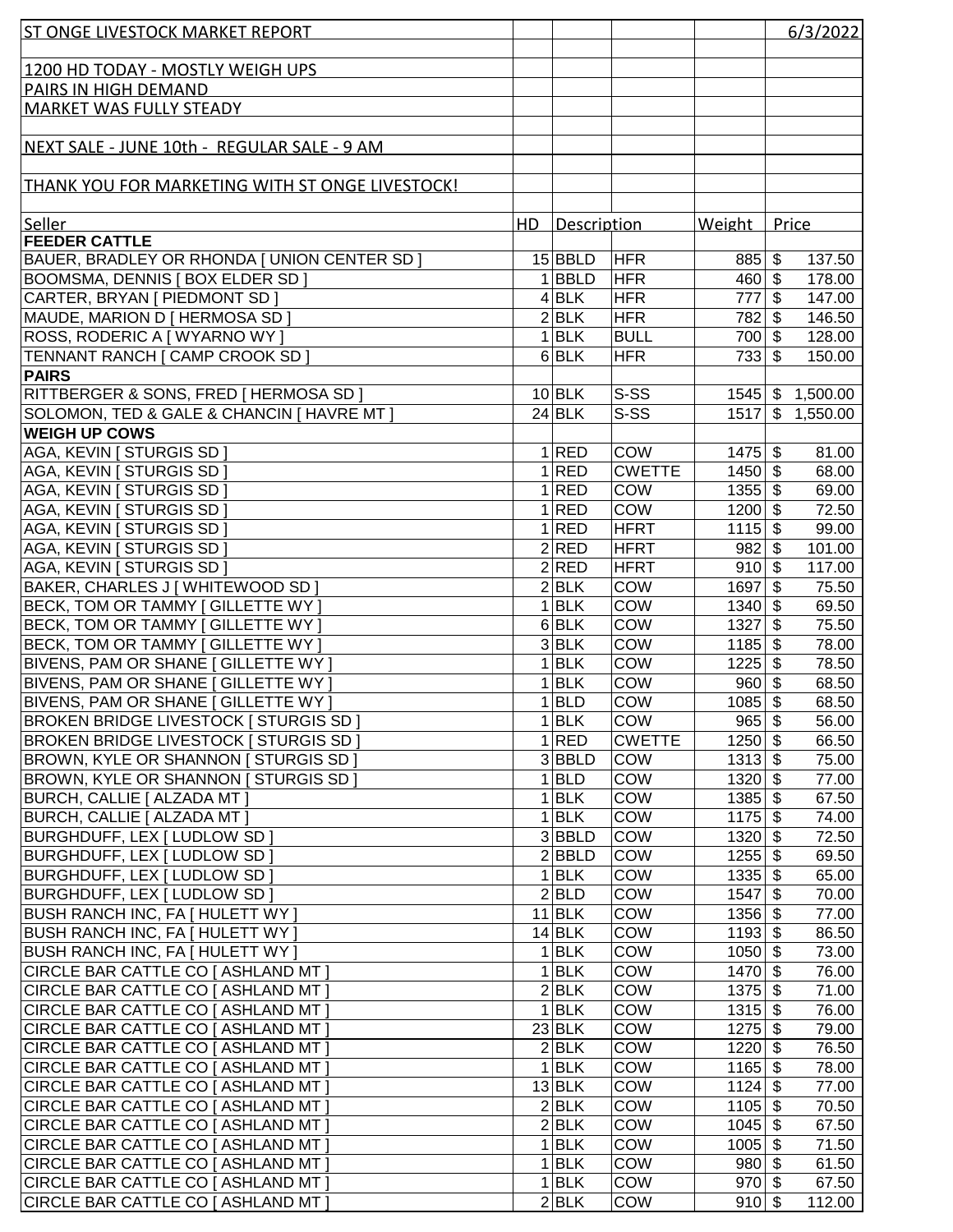| CROWSER, BRETT OR MELANIE   BELLE FOURCHE SD ]                                 |                | $1$ <b>BLK</b>     | <b>COW</b>    | $1550$ \$                   |                           | 75.00  |
|--------------------------------------------------------------------------------|----------------|--------------------|---------------|-----------------------------|---------------------------|--------|
| DEAD HORSE CREEK CATTLE CO, LLC   BUFFALO WY                                   |                | $\overline{7}$ BLK | <b>HFRT</b>   | 867                         | $\boldsymbol{\mathsf{S}}$ | 120.50 |
| DEAD HORSE CREEK CATTLE CO, LLC   BUFFALO WY                                   |                | $5$ BLK            | <b>HFRT</b>   | 778                         | \$                        | 121.00 |
| DICKSCHAT, EMMIT   HERMOSA SD                                                  |                | 2 BLK              | COW           | 1302                        | $\boldsymbol{\mathsf{S}}$ | 73.00  |
| DUNN FARMS LLP [ VALE SD ]                                                     |                | 2 BLK              | <b>COW</b>    | 1355                        | \$                        | 82.00  |
| DUPREL, CLINT   STURGIS SD                                                     |                | 1 HOLS             | COW           | 1335                        | $\boldsymbol{\mathsf{s}}$ | 65.00  |
| DUPREL, JACK [ STURGIS SD ]                                                    |                | $1$ HERF           | COW           | 1375                        | \$                        | 68.50  |
| DUPREL, JACK   STURGIS SD                                                      | $\overline{7}$ | <b>HERF</b>        | COW           | 1357                        | $\mathfrak{F}$            | 70.00  |
| <b>EAGLE BUTTE RANCH [ BAKER MT ]</b>                                          | 1              |                    | COW           | 1425                        | \$                        | 76.50  |
| <b>EAGLE BUTTE RANCH [ BAKER MT ]</b>                                          | 1              | <b>BLK</b>         | <b>COW</b>    | 1455                        | \$                        | 74.00  |
| <b>EAGLE BUTTE RANCH [ BAKER MT ]</b>                                          |                | $4$ <b>BLK</b>     | COW           | 1323                        | \$                        | 77.50  |
| <b>EAGLE BUTTE RANCH [ BAKER MT ]</b>                                          |                | $3$ <b>BLK</b>     | COW           | 1248                        | \$                        | 85.00  |
| EHRLER, DANIEL RAY OR JANINE RAE   RECLUSE WY                                  |                | 6BLK               | COW           | 1407                        | $\boldsymbol{\mathsf{S}}$ | 75.50  |
| EHRLER, DANIEL RAY OR JANINE RAE [ RECLUSE WY ]                                | 1              | <b>BLK</b>         | COW           | 1225                        | $\mathfrak{S}$            | 77.00  |
| EHRLER, DANIEL RAY OR JANINE RAE   RECLUSE WY                                  | 1              | <b>BLD</b>         | COW           | 1575                        | $\sqrt[6]{\frac{1}{2}}$   | 73.50  |
| <b>FOOTHILLS RANCH INC [ ST ONGE SD ]</b>                                      |                | 2 BLK              | COW           | 1522                        | $\sqrt[6]{3}$             | 77.50  |
| FOX, BEN M [ PRAIRIE CITY SD ]                                                 |                | 3 BLK              | COW           | 1273                        | $\sqrt[6]{3}$             | 75.00  |
| FOX, BEN M [ PRAIRIE CITY SD ]                                                 | 1              | <b>BLK</b>         | <b>HFRT</b>   | 1000                        | $\mathfrak{F}$            | 116.00 |
| <b>FREDERICKSON, NATE [ SPEARFISH SD ]</b>                                     |                | $2$ <b>BLK</b>     | <b>COW</b>    | 1500                        | $\boldsymbol{\mathsf{S}}$ | 76.00  |
| <b>FRUIT, DAWSON [ BROADUS MT ]</b>                                            | 1              | <b>BLK</b>         | <b>COW</b>    | 1075                        | \$                        | 73.00  |
| <b>FRUIT, TRACY [ BROADUS MT ]</b>                                             | 1              | <b>BLK</b>         | <b>COW</b>    | 1125                        | $\boldsymbol{\mathsf{s}}$ | 76.50  |
| <b>FRUIT, TRACY [ BROADUS MT ]</b>                                             | 1              | <b>BLK</b>         | <b>COW</b>    | 1100                        | $\boldsymbol{\mathsf{s}}$ | 75.00  |
| <b>FRUIT, TRACY [ BROADUS MT ]</b>                                             | 1              | <b>BLK</b>         | COW           | 1065                        | $\boldsymbol{\mathsf{s}}$ | 70.00  |
| <b>FRUIT, TRACY [ BROADUS MT ]</b>                                             | $\mathbf 1$    | <b>BLK</b>         | <b>CWETTE</b> | 880                         | \$                        | 95.00  |
| <b>GALI RANCH [ BROADUS MT ]</b>                                               | 1              | <b>BLK</b>         | COW           | 1355                        | \$                        | 76.00  |
| <b>GALI RANCH [ BROADUS MT ]</b>                                               |                | $1$ BLK            | COW           | 1325                        | \$                        | 70.00  |
| <b>GALI RANCH [ BROADUS MT ]</b>                                               |                | 8BLK               | COW           | 1104                        | \$                        | 73.50  |
| <b>GALI RANCH [ BROADUS MT ]</b>                                               |                | 8BLK               | COW           | 960                         | \$                        | 92.00  |
| GALI, DAKOTAH [ BROADUS MT ]                                                   |                | 2 BLK              | COW           | 1305                        | $\sqrt[6]{3}$             | 68.50  |
| GALI, DAN [ BROADUS MT ]                                                       |                | $1$ <b>BLK</b>     | COW           | $1115$ \$                   |                           | 72.00  |
| GALI, SKYLER [ BROADUS MT ]                                                    |                | $5$ BLK            | COW           | 1104                        | $\sqrt[6]{\frac{1}{2}}$   | 71.50  |
| <b>GALI, SKYLER [ BROADUS MT ]</b>                                             | 1              | <b>BLK</b>         | COW           | $980\overline{\text{S}}$    |                           | 82.00  |
| GANSKE, ROGER   GILLETTE WY                                                    | 1              | <b>BLK</b>         | COW           | $1765 \overline{\smash{3}}$ |                           | 75.00  |
| GANSKE, ROGER   GILLETTE WY                                                    | 1              | <b>BLK</b>         | COW           | $1410$ \$                   |                           | 75.00  |
| GASKILL, ROGER OR LISA [ ASHLAND MT ]                                          | 1              | <b>BLK</b>         | <b>COW</b>    | 1265                        | $\mathfrak{F}$            | 68.00  |
| GASKILL, ROGER OR LISA [ ASHLAND MT ]                                          |                | $14$ BLK           | COW           | $1219$ \$                   |                           | 77.50  |
| GASKILL, ROGER OR LISA [ ASHLAND MT                                            |                | $2$ <b>BLK</b>     | COW           | $1085$ \$                   |                           | 75.00  |
|                                                                                |                | $11$ BLK           | <b>COW</b>    | $926$ \$                    |                           | 117.00 |
| GASKILL, ROGER OR LISA [ ASHLAND MT ]<br>GASKILL, ROGER OR LISA [ ASHLAND MT ] |                | $12$ <b>BLK</b>    | <b>HFRT</b>   | 850 \$                      |                           | 114.00 |
| <b>GRAHAM MT RANCH INC [ BROADUS MT ]</b>                                      |                | $1$ BLK            | <b>COW</b>    | $1380$ \$                   |                           | 75.50  |
| <b>GRAHAM MT RANCH INC [ BROADUS MT ]</b>                                      |                | $1$ BLK            | COW           | $1015$ \$                   |                           | 68.00  |
|                                                                                |                |                    | COW           | 1011S                       |                           |        |
| <b>GRAHAM MT RANCH INC [ BROADUS MT ]</b>                                      |                | 5 BLK              |               |                             |                           | 75.00  |
| GRANT, MICHAEL R [ WHITEWOOD SD ]                                              |                | $1$ <b>BLK</b>     | COW           | $1275$ \$                   |                           | 78.00  |
| <b>GRUBL, CHRISTOPHER   STURGIS SD  </b>                                       |                | $1$ <b>BLK</b>     | COW           | 1480 \$                     |                           | 70.00  |
| GRUBL, CHRISTOPHER [ STURGIS SD                                                |                | 3 BLK              | COW           | $1308$ \$                   |                           | 70.00  |
| GRUBL, CHRISTOPHER [ STURGIS SD                                                |                | 2 BLK              | COW           | $1175$ \$                   |                           | 69.00  |
| GRUBL, CHRISTOPHER [ STURGIS SD ]                                              |                | $1$ <b>BLK</b>     | <b>COW</b>    | $1100$ \$                   |                           | 65.00  |
| GRUBL, CHRISTOPHER [ STURGIS SD ]                                              |                | 8BLK               | <b>HFRT</b>   | $1038$ \$                   |                           | 107.50 |
| GRUBL, CHRISTOPHER [ STURGIS SD ]                                              |                | $1$ <b>BLK</b>     | COW           | $960 $ \$                   |                           | 65.00  |
| HAMM, DON ROBERT [ ROZET WY ]                                                  |                | $4$ BLK            | COW           | 1507 \$                     |                           | 76.50  |
| HAMM, DON ROBERT   ROZET WY ]                                                  |                | $1$ <b>BLK</b>     | <b>CWETTE</b> | $1270$ \$                   |                           | 85.00  |
| HAMM, DON ROBERT   ROZET WY ]                                                  |                | $1$ <b>BLK</b>     | COW           | 1180                        | \$                        | 88.00  |
| HANSEN, KEN OR PAM [ FRUITDALE SD ]                                            |                | $1$ <b>BLK</b>     | <b>CWETTE</b> | $1265$ \$                   |                           | 83.50  |
| HARRISON, RICHARD   FRUITDALE SD                                               |                | 2 BBLD             | <b>HFRT</b>   | $1020$ \$                   |                           | 115.00 |
| HARRISON, RICHARD   FRUITDALE SD                                               |                | $1$ BLK            | <b>COW</b>    | $1250$ \$                   |                           | 71.00  |
| HARRISON, RICHARD   FRUITDALE SD                                               |                | $1 $ BLD           | <b>COW</b>    | 1360 \$                     |                           | 68.50  |
| HARRISON, RICHARD   FRUITDALE SD ]                                             |                | $1$ BLD            | <b>COW</b>    | $1035$ \$                   |                           | 68.00  |
| HARRISON, RICHARD   FRUITDALE SD ]                                             |                | $1 $ RBLD          | <b>CWETTE</b> | $1010$ \$                   |                           | 98.00  |
| HAYDEN REVOCABLE TRUST, KERRY D [ GILLETTE WY ]                                |                | 7 HERF             | COW           | 1386 \$                     |                           | 71.00  |
| HAYDEN REVOCABLE TRUST, KERRY D [ GILLETTE WY ]                                |                | $5$ HERF           | <b>COW</b>    | $1284$ \$                   |                           | 71.50  |
| HAYDEN REVOCABLE TRUST, KERRY D [ GILLETTE WY ]                                |                | $1$ HERF           | <b>COW</b>    | $1140$ \$                   |                           | 76.00  |
| HAYDEN REVOCABLE TRUST, KERRY D J GILLETTE WY ]                                |                | 1 RED              | COW           | 1310 \$                     |                           | 75.00  |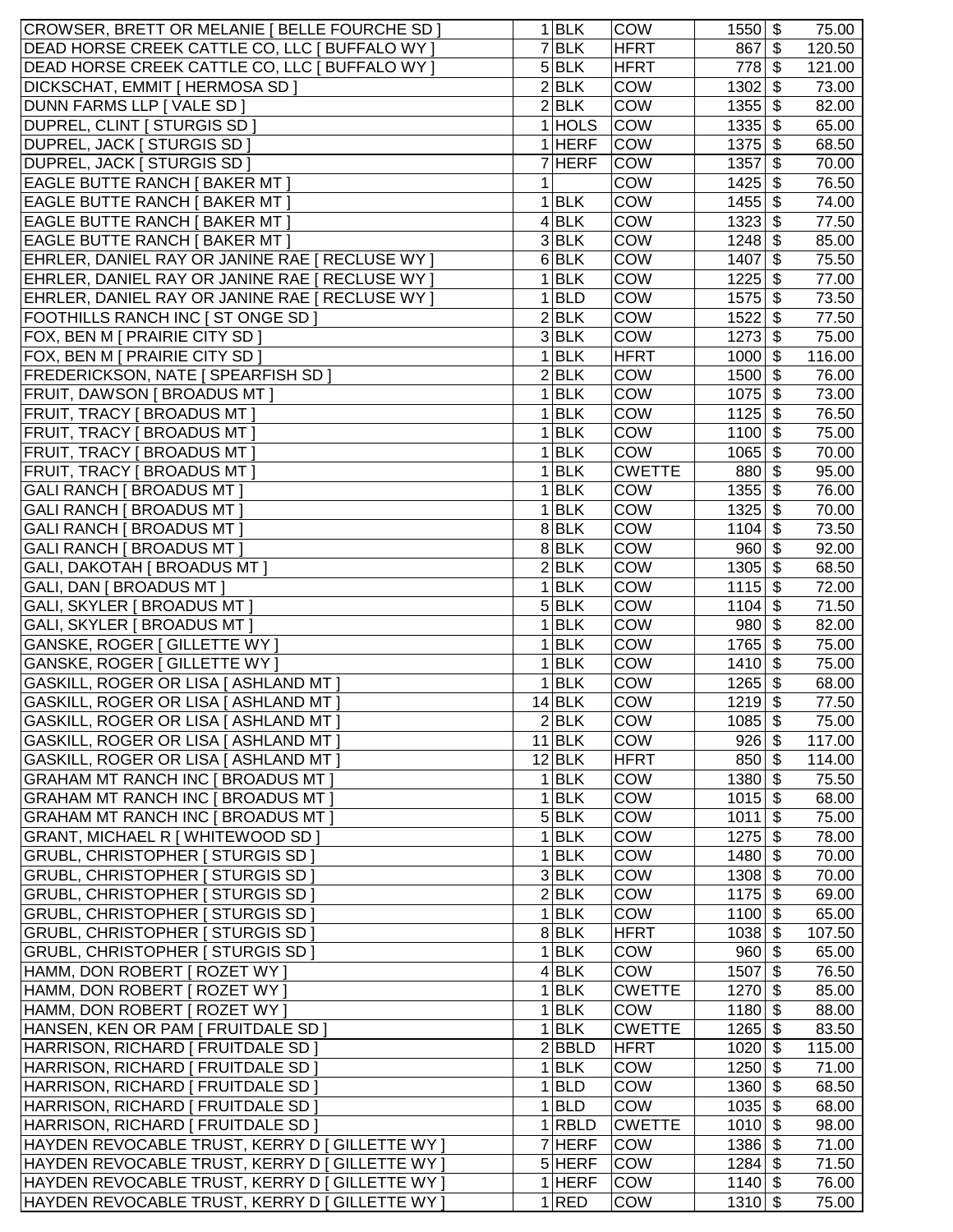| HAYDEN REVOCABLE TRUST, KERRY D   GILLETTE WY                |              | 2 RED                            | <b>HFRT</b>       | $1052$ \$            |                           | 101.00         |
|--------------------------------------------------------------|--------------|----------------------------------|-------------------|----------------------|---------------------------|----------------|
| HAYDEN REVOCABLE TRUST, KERRY D   GILLETTE WY                |              | $1 $ RBLD                        | COW               | 1480 \$              |                           | 75.50          |
| HAYDEN REVOCABLE TRUST, KERRY D [ GILLETTE WY ]              |              | $1 $ RBLD                        | COW               | 1475                 | $\boldsymbol{\mathsf{S}}$ | 75.50          |
| HEART H PARTNERSHIP, LLC [ CAMP CROOK SD ]                   |              | 22 BBLD                          | COW               | 1228                 | \$                        | 77.00          |
| HEART H PARTNERSHIP, LLC [ CAMP CROOK SD ]                   |              | $11$ <b>BBLD</b>                 | COW               | $1165$ \$            |                           | 74.00          |
| HEART H PARTNERSHIP, LLC [ CAMP CROOK SD ]                   |              | $1$ <b>BLK</b>                   | <b>COW</b>        | 1380 \$              |                           | 70.00          |
| HEART H PARTNERSHIP, LLC [ CAMP CROOK SD ]                   |              | $3$ <b>BLK</b>                   | COW               | $1150$ \$            |                           | 68.50          |
| HEART H PARTNERSHIP, LLC [ CAMP CROOK SD ]                   |              | $3$ <b>BLK</b>                   | COW               | 1101                 | \$                        | 74.50          |
| HERMAN, JOHN OR HEATHER   BROADUS MT                         |              | $3$ BLK                          | COW               | $1245$ \$            |                           | 76.50          |
| HUEBNER, DON [ RAPID CITY SD ]                               |              | $1$ <b>BLD</b>                   | COW               | $1430$ \$            |                           | 79.00          |
| JOHNSON, TROY   ST ONGE SD                                   |              | $1$ <b>BLK</b>                   | COW               | 1990                 | -\$                       | 104.00         |
| JOHNSON, TROY   ST ONGE SD                                   |              | $3$ BLK                          | COW               | $1488$ \$            |                           | 77.50          |
| JOHNSON, TROY [ ST ONGE SD ]                                 |              | $1$ <b>BLK</b>                   | COW               | $1385$ \$            |                           | 76.00          |
| JOSLYN, SCOTT [ GILLETTE WY ]                                |              | $1$ <b>BLK</b>                   | COW               | $1540$ \$            |                           | 75.00          |
| JOSLYN, SCOTT   GILLETTE WY                                  |              | 2 BLK                            | COW               | $1432$ \$            |                           | 76.00          |
| JOSLYN, SCOTT   GILLETTE WY                                  |              | $3$ <b>BLK</b>                   | <b>CWETTE</b>     | 1211                 | $\mathfrak{S}$            |                |
|                                                              |              |                                  |                   |                      |                           | 91.00          |
| KEIL, REGGIE OR SEBBIE   ST ONGE SD                          |              | $1$ <b>BLK</b>                   | COW               | 1550                 | \$                        | 77.50          |
| KIMSEY, KENNEDY OR BETH [ MOORCROFT WY ]                     |              | 4 BBLD                           | <b>HFRT</b>       | 911                  | $\boldsymbol{\mathsf{S}}$ | 119.50         |
| KIMSEY, KENNEDY OR BETH [ MOORCROFT WY ]                     | 1            | <b>BLK</b>                       | <b>COW</b>        | 1375                 | $\boldsymbol{\mathsf{S}}$ | 72.00          |
| KIMSEY, KENNEDY OR BETH [ MOORCROFT WY ]                     | 1            | <b>BLK</b>                       | <b>COW</b>        | 1275                 | $\boldsymbol{\mathsf{S}}$ | 68.50          |
| KIMSEY, KENNEDY OR BETH [ MOORCROFT WY ]                     |              | $1$ <b>BLK</b>                   | <b>COW</b>        | 1155                 | \$                        | 78.00          |
| KIMSEY, KENNEDY OR BETH [ MOORCROFT WY ]                     | 1            | <b>BLK</b>                       | <b>COW</b>        | 1120                 | $\boldsymbol{\mathsf{S}}$ | 72.50          |
| KIMSEY, KENNEDY OR BETH [ MOORCROFT WY ]                     |              | $1$ <b>BLK</b>                   | <b>COW</b>        | 1045                 | $\boldsymbol{\mathsf{S}}$ | 73.00          |
| KIMSEY, KENNEDY OR BETH [ MOORCROFT WY ]                     |              | $1$ <b>BLK</b>                   | <b>HFRT</b>       | 875                  | \$                        | 114.00         |
| KNUTSON, BUTCH, DEBBIE & CLINT   GILLETTE WY                 |              | 2 B/R                            | <b>COW</b>        | 1642                 | \$                        | 75.50          |
| KNUTSON, BUTCH, DEBBIE & CLINT   GILLETTE WY                 |              | 1 B/R                            | <b>COW</b>        | $1325$ \$            |                           | 75.50          |
| KNUTSON, CLINT   GILLETTE WY                                 |              | $1 $ BLD                         | <b>COW</b>        | 1435                 | \$                        | 74.50          |
| KRETSCHMAN, GALEN [ GILLETTE WY ]                            |              | $1 $ BLD                         | COW               | $1240$ \$            |                           | 70.00          |
| LAMBERT, BILL & OR MARCIA [ OSAGE WY ]                       |              | $6$ B/R                          | COW               | 1429 \$              |                           | 76.50          |
| LAMBERT, BILL & OR MARCIA [ OSAGE WY ]                       |              | 1 RED                            | COW               | $1260$ \$            |                           | 75.00          |
| LAMBERT, BILL & OR MARCIA [ OSAGE WY ]                       |              | 2 RED                            | COW               | $1252$ \$            |                           | 77.50          |
| LAMBERT, BILL & OR MARCIA [ OSAGE WY ]                       |              | 1 RED                            | <b>CWETTE</b>     | $1095$ \$            |                           | 84.00          |
| MACKABEN, CHAD [ BELLE FOURCHE SD ]                          |              | $1$ <b>BLK</b>                   | COW               | $1400$ \$            |                           | 71.00          |
| MACKABEN, CHAD [ BELLE FOURCHE SD ]                          | 1            | <b>BLK</b>                       | COW               | $1340$ \$            |                           | 67.00          |
| MACKABEN, CHAD   BELLE FOURCHE SD                            | $\mathbf{1}$ | <b>BLK</b>                       | COW               | 1320                 | \$                        | 75.00          |
| MACKABEN, CHAD   BELLE FOURCHE SD                            | 1            | <b>BLK</b>                       | COW               | 1135                 | \$                        | 67.50          |
| MACKABEN, CHAD [ BELLE FOURCHE SD ]                          |              | $1$ <b>BLK</b>                   | <b>HFRT</b>       | $965$ \$             |                           | 114.00         |
| MACKABEN, CHAD [ BELLE FOURCHE SD ]                          |              | 12 B/R                           | <b>COW</b>        | $1307$ \$            |                           | 77.00          |
| MACKABEN, CHAD   BELLE FOURCHE SD                            |              | 1 RED                            | COW               | $970$ \$             |                           | 68.50          |
| MACKABEN, CHAD   BELLE FOURCHE SD                            |              | 1 RBLD                           | COW               | $1105$ \$            |                           | 75.50          |
| MANKIN, BILL & CINDY   GILLETTE WY                           | 1            |                                  | <b>COW</b>        | $1400$ \$            |                           | 72.50          |
| MANKIN, BILL & CINDY [ GILLETTE WY ]                         |              | $3$ BLK                          | <b>COW</b>        | 1410S                |                           | 77.00          |
| MANKIN, BILL & CINDY   GILLETTE WY                           |              | $1$ <b>BLK</b>                   | COW               | 1110S                |                           | 67.50          |
| MANKIN, BILL & CINDY   GILLETTE WY                           |              | $1$ <b>BLK</b>                   | <b>COW</b>        | 1110S                |                           | 70.00          |
| MANKIN, BILL & CINDY [ GILLETTE WY ]                         |              | 2 BLK                            | COW               | 1107 \$              |                           | 70.00          |
| MANKIN, BILL & CINDY [ GILLETTE WY ]                         |              | $1$ <b>BLK</b>                   | COW               | $1060$ \$            |                           | 65.50          |
| MCMAHON, ED [ HERMOSA SD ]                                   |              | $1$ <b>BLK</b>                   | COW               | $1275$ \$            |                           | 74.00          |
| MCMAHON, ED [ HERMOSA SD ]                                   |              | $4$ BLK                          | COW               | $1246$ \$            |                           | 77.50          |
| MCMAHON, ED   HERMOSA SD                                     |              | $10$ BLK                         | <b>HFRT</b>       | $1068$ \$            |                           | 102.50         |
|                                                              |              | $1$ CHAR                         | COW               | $1145$ \$            |                           |                |
| MCMAHON, ED   HERMOSA SD                                     |              | $3$ BLK                          | COW               | $1383$ \$            |                           | 70.00          |
| MILLS, TROY [ BOYES MT ]                                     |              |                                  |                   |                      |                           | 79.50          |
| MILLS, TROY [ BOYES MT ]                                     |              | $1$ <b>BLK</b>                   | <b>CWETTE</b>     | $1095$ \$            |                           | 98.50          |
| MILLS, TROY [ BOYES MT ]                                     |              | 2 BLD                            | COW               | 1570 \$              |                           | 74.50          |
| MINOR, LEON [ NISLAND SD ]                                   |              | $2$ <b>BLK</b>                   | COW               | $1472$ \$            |                           | 72.50          |
| MINOR, LEON [ NISLAND SD ]                                   |              | 5 BLK                            | <b>COW</b>        | $1402$ \$            |                           | 78.00          |
| MINOR, LEON   NISLAND SD                                     |              | $1$ <b>BLK</b>                   | <b>COW</b>        | $1245$ \$            |                           | 80.00          |
| MINOW RANCH INC [ OLIVE MT ]                                 |              | 4 BLK                            | <b>COW</b>        | $1148$ \$            |                           | 76.00          |
| MINOW RANCH INC [ OLIVE MT ]                                 |              | $1$ <b>BLK</b>                   | <b>COW</b>        | 1020 \$              |                           | 70.50          |
| MINOW RANCH INC [ OLIVE MT ]                                 |              | 2 BLK                            | <b>COW</b>        | $917$ \$             |                           | 117.00         |
| MORGAN, FARREN E. & SHERYL A [ GILLETTE WY ]                 |              | $1$ <b>BLK</b>                   | COW               | $1115$ \$            |                           | 75.00          |
|                                                              |              |                                  |                   |                      |                           |                |
| MOULLET, LUCY   VOLBORG MT  <br>MOULLET, MIKE [ VOLBORG MT ] |              | $1$ <b>BLK</b><br>$1$ <b>BLK</b> | <b>COW</b><br>COW | $1375$ \$<br>1790 \$ |                           | 82.00<br>74.00 |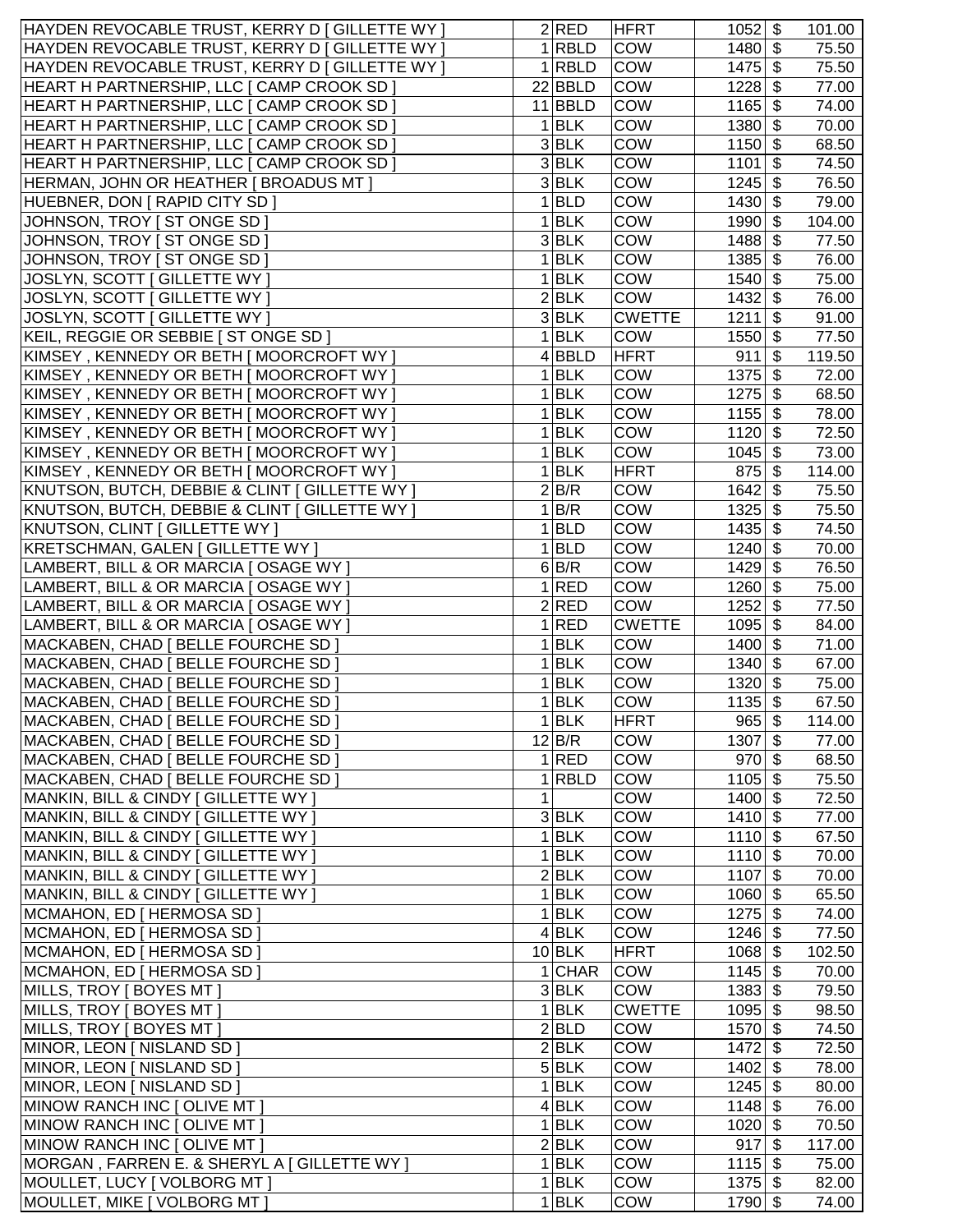| MOULLET, MIKE [ VOLBORG MT ]                    |                | $5$ BLK        | <b>COW</b>  | 1467                         | \$                        | 78.50  |
|-------------------------------------------------|----------------|----------------|-------------|------------------------------|---------------------------|--------|
| MOULLET, MIKE   VOLBORG MT                      | $\mathbf{1}$   | <b>BLK</b>     | <b>COW</b>  | 1380                         | $\boldsymbol{\mathsf{s}}$ | 69.50  |
| MYERS, JAMES H OR MARY M   BELLE FOURCHE SD     | 1              | <b>BLK</b>     | <b>COW</b>  | 1525                         | \$                        | 75.00  |
| MYERS, JAMES H OR MARY M   BELLE FOURCHE SD     | 1              | <b>BLK</b>     | COW         | 1255                         | $\boldsymbol{\mathsf{s}}$ | 74.00  |
| NEGAARD CATTLE CO [ SUNDANCE WY ]               | 1              |                | <b>COW</b>  | 965                          | $\boldsymbol{\mathsf{S}}$ | 70.00  |
| NEGAARD CATTLE CO [ SUNDANCE WY ]               | 1              | <b>BLK</b>     | <b>COW</b>  | 1125                         | $\mathfrak{F}$            | 78.00  |
| NEGAARD CATTLE CO [ SUNDANCE WY ]               |                | $1$ <b>BLK</b> | <b>COW</b>  | 1045                         | \$                        | 69.00  |
| NEGAARD CATTLE CO   SUNDANCE WY                 | 1              | <b>BLK</b>     | COW         | 960                          | \$                        | 76.00  |
| OPSTEDAHL, LOREN [ UNION CENTER SD ]            |                | $4$ <b>BLK</b> | COW         | 1267                         | $\boldsymbol{\mathsf{S}}$ | 78.00  |
| PALO, JIM   NEWELL SD                           |                | 3 BLK          | COW         | 1433                         | $\mathfrak{F}$            | 73.00  |
| PEARCE, DON [ BROADUS MT ]                      |                | $1$ <b>BLK</b> | COW         | 1675                         | \$                        | 69.50  |
| PLESANT VALLEY CATTLE [                         |                | $3 $ BBLD      | COW         | $1188$ \$                    |                           | 70.00  |
| PLESANT VALLEY CATTLE [                         |                | 2 BBLD         | COW         | $1075$ \$                    |                           | 74.00  |
| PLESANT VALLEY CATTLE [                         |                | 4 BBLD         | COW         | 1053                         | \$                        | 71.00  |
| PLESANT VALLEY CATTLE [                         | 1              | <b>BLK</b>     | <b>COW</b>  | 1050                         | \$                        | 70.50  |
| PLESANT VALLEY CATTLE [                         | 1              | <b>BLK</b>     | COW         | 915                          | $\mathfrak{S}$            | 67.00  |
| PLESANT VALLEY CATTLE I                         | 1              | <b>RBLD</b>    | COW         | 1080                         | $\mathfrak{L}$            | 73.50  |
| POWNALL REVOCABLE TRUST, MARSHA [ GILLETTE WY ] |                | $6$ BLK        | <b>COW</b>  | 1487                         | $\mathfrak{s}$            | 77.00  |
|                                                 |                | $2$ <b>BLK</b> |             |                              |                           |        |
| POWNALL REVOCABLE TRUST, MARSHA [ GILLETTE WY ] |                |                | <b>COW</b>  | 1392                         | $\boldsymbol{\mathsf{S}}$ | 77.50  |
| RICHTER, MIKE [ WHITEWOOD SD ]                  | 1              | <b>BLK</b>     | <b>COW</b>  | 1530                         | $\boldsymbol{\mathsf{s}}$ | 70.50  |
| RICHTER, MIKE [ WHITEWOOD SD ]                  | 1              | <b>BLK</b>     | COW         | 1230                         | $\boldsymbol{\mathsf{S}}$ | 75.50  |
| RICHTER, MIKE [ WHITEWOOD SD ]                  |                | $1$ RED        | <b>COW</b>  | 1145                         | $\boldsymbol{\mathsf{S}}$ | 74.50  |
| RICHTER, MIKE [ WHITEWOOD SD ]                  | 1              | <b>RED</b>     | COW         | 1080                         | $\mathfrak{F}$            | 84.00  |
| RITTBERGER & SONS, FRED   HERMOSA SD            | $\mathbf 1$    | <b>BLK</b>     | <b>COW</b>  | $1635$ \$                    |                           | 70.00  |
| RITTBERGER & SONS, FRED   HERMOSA SD            |                | $6$ BLK        | COW         | $1525$ \$                    |                           | 76.50  |
| RITTBERGER & SONS, FRED   HERMOSA SD            |                | $1$ BLK        | COW         | 1515                         | \$                        | 78.00  |
| RITTBERGER & SONS, FRED [ HERMOSA SD ]          |                | 2 BLK          | COW         | 1422                         | $\boldsymbol{\mathsf{s}}$ | 68.00  |
| RITTBERGER & SONS, FRED   HERMOSA SD            |                | $10$ BLK       | COW         | 1363                         | \$                        | 79.00  |
| RITTBERGER & SONS, FRED   HERMOSA SD            |                | $1$ <b>BLK</b> | COW         | 1340                         | $\sqrt[6]{3}$             | 68.00  |
| RITTBERGER & SONS, FRED   HERMOSA SD            |                | $1$ <b>BLK</b> | COW         | $1195$ \$                    |                           | 75.50  |
| ROSS, RODERIC A [ WYARNO WY ]                   |                | 4 BLK          | COW         | 1397                         | $\boldsymbol{\mathsf{S}}$ | 76.50  |
| ROSS, RODERIC A [ WYARNO WY ]                   |                | 3 BLK          | <b>HFRT</b> | $825$ \$                     |                           | 100.50 |
| ROUSH, RUSTY A [ GILLETTE WY ]                  | 1              | <b>BLK</b>     | COW         | $1610 \overline{\frac{1}{}}$ |                           | 68.00  |
| ROUSH, RUSTY A [ GILLETTE WY ]                  | 1              | <b>BLK</b>     | COW         | $1185$ \$                    |                           | 68.50  |
| ROUSH, RUSTY A [ GILLETTE WY ]                  | 1              | <b>RED</b>     | <b>COW</b>  | 1265                         | $\mathfrak s$             | 66.00  |
| RUMPH, KERMIT   BIDDLE MT                       | 1              | <b>BLK</b>     | COW         | 1070                         | \$                        | 72.50  |
| RUMPH, OWEN [ BIDDLE MT ]                       |                | $1$ <b>BLK</b> | COW         | $1615 - $$                   |                           | 75.50  |
| RUMPH, OWEN   BIDDLE MT                         |                | 2 BLK          | <b>COW</b>  | $1335$ \$                    |                           | 83.50  |
| RUMPH, RICHARD   BIDDLE MT                      | $\overline{2}$ |                | <b>COW</b>  | $1635$ \$                    |                           | 79.50  |
| SACRISON, DREW [ PIEDMONT SD ]                  |                | $1$ <b>BLD</b> | <b>COW</b>  | $1145$ \$                    |                           | 75.50  |
| SAUNDERS LAND & LIVESTOCK   GILLETTE WY         |                | 2 BLK          | <b>COW</b>  | $1442$ \$                    |                           | 77.50  |
| SAUNDERS LAND & LIVESTOCK   GILLETTE WY         |                | $1$ B/R        | COW         | 1740 \$                      |                           | 72.50  |
| SAUNDERS LAND & LIVESTOCK   GILLETTE WY         |                | $3$ B/R        | <b>COW</b>  | $1521$ \$                    |                           | 78.00  |
| SCANTLING, DONNY [ GILLETTE WY ]                |                | 1 RED          | <b>COW</b>  | 1545 \$                      |                           | 76.50  |
| SCHAFFER, ENOCH [ BROADUS MT ]                  |                | $10$ BLK       | COW         | $1261$ \$                    |                           | 70.50  |
| SCOTT, BRADLEY & LASHELLE   FLAGSTAFF AZ ]      |                | $1$ <b>BLK</b> | COW         | $1225$ \$                    |                           | 85.00  |
| SELDO INC [ BOYES MT ]                          |                | $1$ <b>BLD</b> | COW         | 1370 \$                      |                           | 73.00  |
| SEMLEK, MARK A OR SHEILA R   MOORCROFT WY ]     |                | $10$ BLK       | COW         | $1485$ \$                    |                           | 77.50  |
|                                                 |                | $1$ BLK        | COW         | $1390 \overline{\$}$         |                           |        |
| SHAYKETT, ALAN [ NISLAND SD ]                   |                |                |             |                              |                           | 73.00  |
| SHAYKETT, ALAN [ NISLAND SD ]                   |                | 2 BLK          | COW         | $1132$ \$                    |                           | 77.00  |
| SHAYKETT, ALAN [ NISLAND SD ]                   |                | $1$ <b>BLK</b> | <b>HFRT</b> | $1050$ \$                    |                           | 116.00 |
| SHAYKETT, ALAN [ NISLAND SD ]                   |                | 2 BLK          | <b>COW</b>  | 965                          | \$                        | 64.50  |
| SMITH RANCH INC [ BROADUS MT ]                  |                | 8BLK           | <b>COW</b>  | 1451                         | $\boldsymbol{\mathsf{S}}$ | 76.50  |
| SMITH RANCH INC [ BROADUS MT ]                  |                | 8BLK           | <b>COW</b>  | $1276$ \$                    |                           | 77.50  |
| SMITH RANCH INC [ BROADUS MT ]                  |                | 3 BLK          | <b>COW</b>  | $1258$ \$                    |                           | 76.50  |
| SMITH, MERRITT [ GILLETTE WY ]                  |                | $2$ BLK        | <b>HFRT</b> | 960 S                        |                           | 110.00 |
| SOLOMON, TED & GALE & CHANCIN   HAVRE MT        |                | $1$ BLK        | <b>COW</b>  | $1305$ \$                    |                           | 72.50  |
| SOURDOUGH RANCH II INC. [ HULETT WY ]           |                | $1$ BLK        | <b>COW</b>  | 1640 \$                      |                           | 76.00  |
| SOURDOUGH RANCH II INC. [ HULETT WY ]           |                | $1$ BLK        | <b>COW</b>  | $1330$ \$                    |                           | 75.00  |
| SOURDOUGH RANCH II INC. [ HULETT WY ]           |                | $1 $ BLD       | <b>COW</b>  | $1295$ \$                    |                           | 87.00  |
| THOMPSON, ED [ STURGIS SD ]                     |                | 6 BLK          | <b>COW</b>  | 1462 \$                      |                           | 78.00  |
| TL BURCH RANCH LLC [ ALZADA MT ]                |                | 2 BLK          | COW         | $1295$ \$                    |                           | 72.50  |